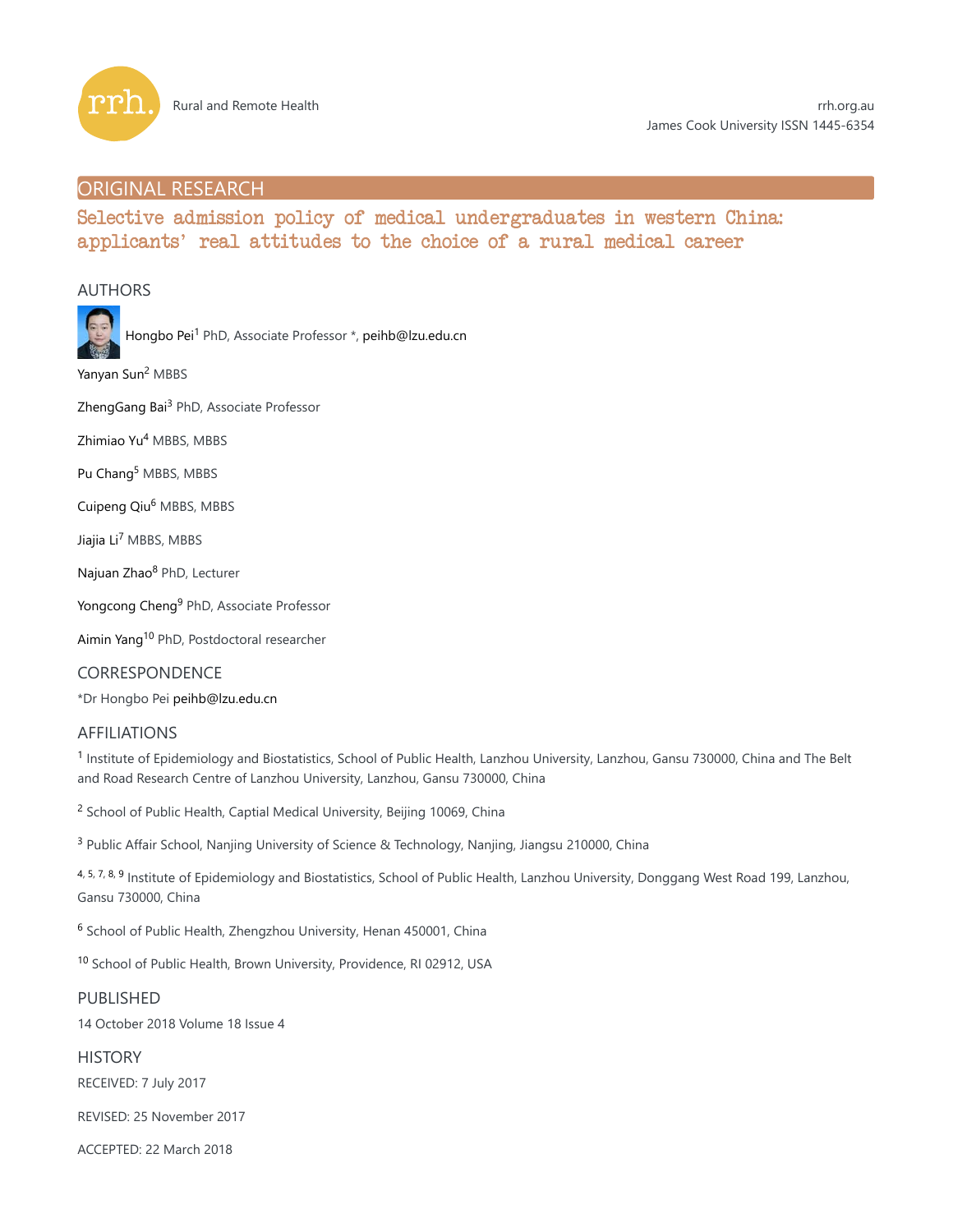## CITATION

Pei H, Sun Y, Bai Z, Yu Z, Chang P, Qiu C, Li J, Zhao N, Cheng Y, Yang A. Selective admission policy of medical undergraduates in western China: applicants' real attitudes to the choice of a rural medical career. Rural and Remote Health 2018; 18: 4519. https://doi.org /10.22605/RRH4519

Except where otherwise noted, this work is licensed under a Creative Commons Attribution 4.0 International Licence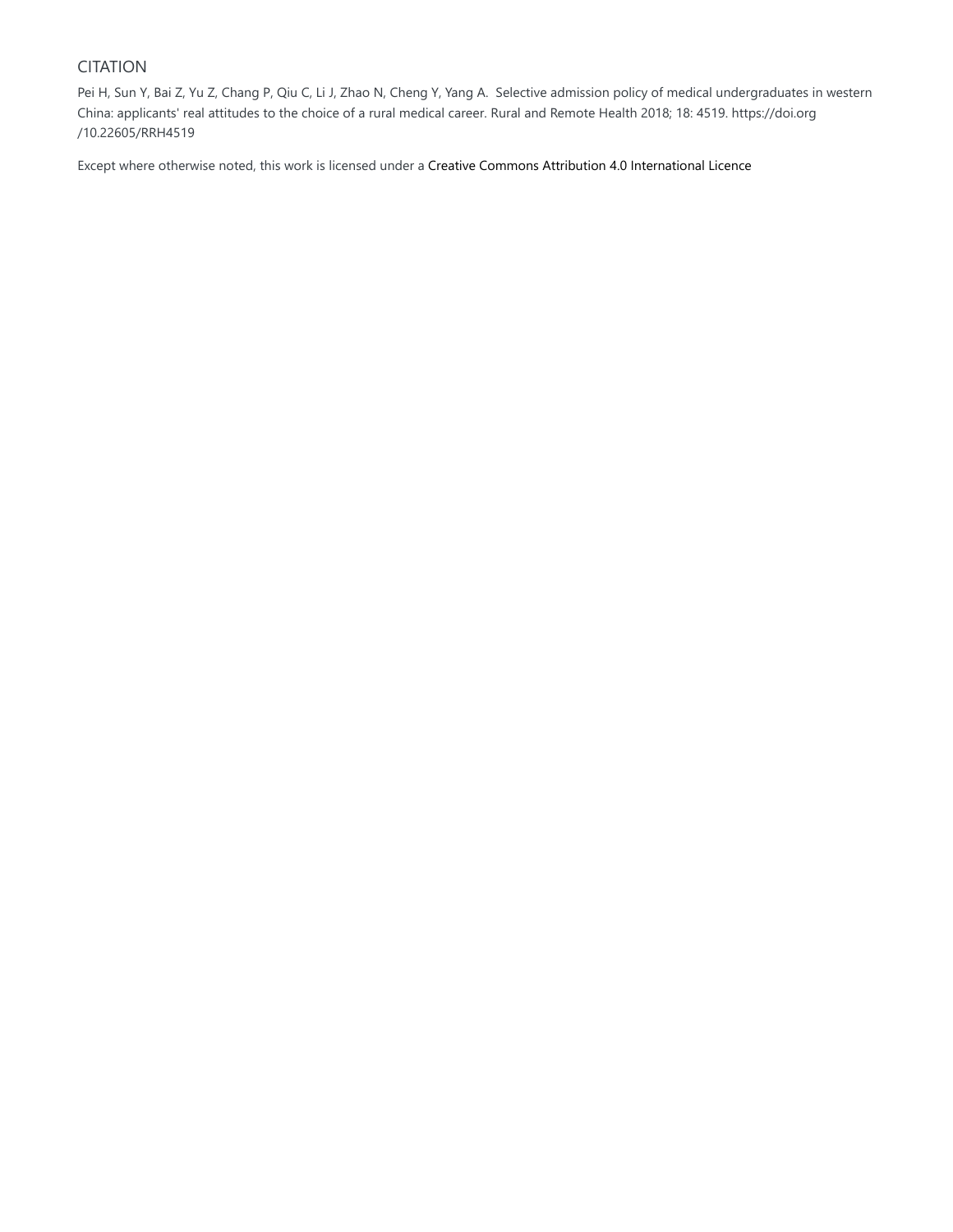## ABSTRACT:

**Introduction:** Since 2010, the Chinese government has been introducing selective admission policy to recruit rural students for 5-year western medicine and traditional Chinese medicine undergraduate education in order to improve rural townships' medical services system in western China. This study aimed to analyse the selective admission policy in western China from the perspective of medical students' attitudes towards rural career choice.

**Methods:** A cross-sectional survey was conducted and an anonymous questionnaire was used to investigate a sample of medical undergraduates chosen under the selective admission policy.

**Results:** The results indicate that medical undergraduates'

enthusiasm to work in rural areas was very limited in Gansu province, western China. Extrinsic motivation played a more important role in rural career choice than intrinsic motivation. The students' attitudes were affected by socioeconomic and cultural conditions, which determined their personal and professional environment. Course major and family economic conditions were associated with their self-decisions.

**Conclusion:** Further educational intervention should emphasise the students' humanistic inner qualities and recognition of professional value. Further policy adjustment should considered, for example improving social policy-based regional character and national development strategies.

### Keywords:

China, health and human resources, health care, medical undergraduates, selective admission policy.

## FULL ARTICLE:

### **Introduction**

The quantity and distribution of the health workforce, an important aspect of healthcare systems, directly influences the quality and quantity of health services and the development of medical systems<sup>1</sup>. Health workers play a central role in ensuring the appropriate management of all aspects of the health system<sup>2</sup>. In China, the distribution of the health workforce has changed a lot through medical system reform<sup>3</sup>. Different policies and interventions have resulted in inequitable distribution of the health workforce<sup>4</sup>. The paucity of qualified health workers in rural areas is a critical challenge, and has been a national concern in China<sup>5</sup>. The gap between the demand and the provision of basic health services remains substantially high partly due to a shortage of qualified health workers, particularly doctors, especially in rural and remote areas in western China.

Gansu province is a typical region in western China. Gansu (area 453,700 km<sup>2</sup>, population 25.99 million, including 43.19% urban residents and 56.81% rural residents, and GDP per capita US\$4208.07 in 2015) is a largely agricultural province located in the Upper Yellow River Valley. It ranks about 26th among the 31 provinces in terms of health resources<sup>6</sup>. There is one health worker for every 108 people in the cities and only one for every 584 people in rural areas<sup>7</sup>.

In 2010, the Chinese government developed the reform policy on Primary Care Health Team Construction Planning with Emphasis on the General Practitioner<sup>8</sup>. In this planning, Gansu province has been selected as one of the most important pilot areas. With the support of the Chinese Ministry of Finance, Lanzhou University and Gansu University of Chinese Medicine offered preference for admission to students with rural origins. According to the policy, a certain number of medical students may get full financial support during their undergraduate study and further formal training in provincial hospitals for grassroots medical and health work. Accordingly, they are obligated to serve in the township-level

hospitals designated in rural communities for at least 6 years after graduation in exchange for having their tuition fee waived during their 5 years of undergraduate medical education and 3 years of standard training<sup>9</sup>. The policy aims to recruit the applicants who are senior high school graduates of rural origin. The applicants apply voluntarily and must have completed the Chinese Ministry of Education state examinations for entrance of medical university with a qualified score. The applicants are accepted in accordance with the order of the scores from high to low, to match quota restrictions.

Based on the contract, the policy includes other issues, such as providing bursaries, scholarships, allowances linked to future practice rural location, adequate professional support, and help with re-employment while completing the 6 years working in rural areas.

Students' attitudes, during their stay in medical school, towards training and medical practice could influence their future practice of medicine<sup>10,11</sup>. Many factors may influence the attitudes of medical students and their subsequent practice after graduation. Rural background has been shown in many different countries to be a determinant associated with medical graduates' intentions and preferences to practise in rural settings<sup>12,13</sup>.

The policy has seemingly received an active response: 1990 applicants were recruited during the years 2010– 2015 in Gansu province. Until recently, little has been known about their real attitudes towards rural medicine work and the factors influencing these medical undergraduates' decisions to work in rural areas under the selective admission policy.

The survey described in this article aimed to analyse the policy from the perspective of students' attitudes towards rural career choice. It is helpful for policymakers to evaluate the selective admission policy scientifically, and to pay close attention to external system circumstances as well as personal internal factors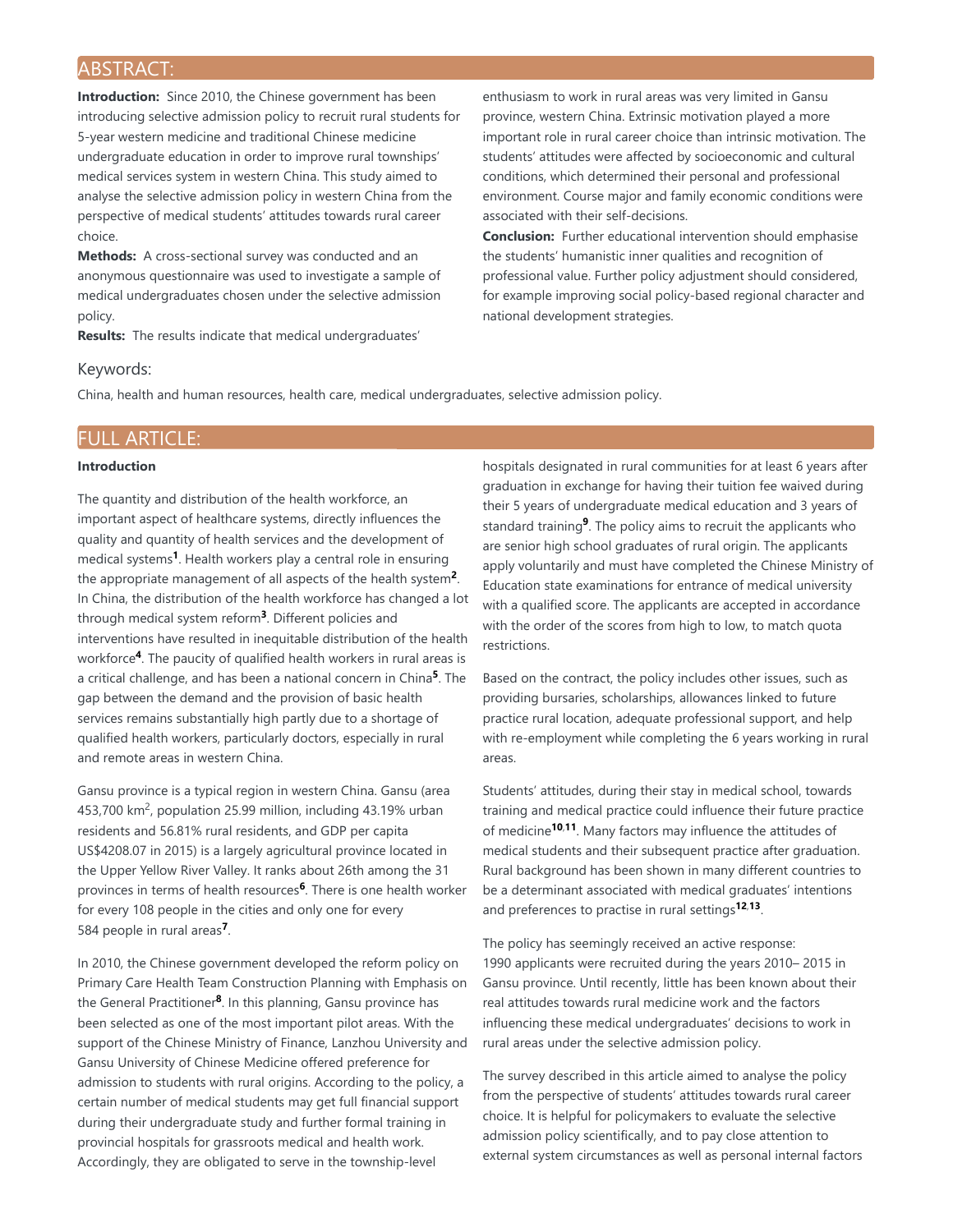in the process of ongoing healthcare reform efforts.

### **Method**

### *Subjects*

Undergraduate medical students were recruited by cluster sampling from the Medical College of Lanzhou University and Gansu University of Chinese Medicine. Their time of college enrolment was from 2010 to 2015 in Gansu, China. They majored in western medicine (WM) or traditional Chinese medicine (TCM) respectively in a 5-year undergraduate program under the selective admission policy. Study participants must have had rural household registration in the population management system in China and have had a rural background (lived in a town, county or village). A total of 1133 undergraduates were included in this study. Those who were not in survey sites during the investigation or refused to report were excluded.

### *Data collection*

A cross-sectional survey was conducted among the study participants during November 2015 and January 2016. Data collected, using an anonymous questionnaire and face-to-face interviews, included sociodemographic characteristics, majors (WM and TCM), family background (annual household per capita income, any one member of immediate family engaged in rural medical, single child), entrance scores and contributing factors to rural medical career choice including all motives for applying for selective admission policies.

One concept considered in this article, 'intrinsic motivation' comes from individual inner desire or purpose, which indicates initiative. Another concept, 'extrinsic motivation', is a desire or purpose initiated from beyond the self, which indicates passivity. In this article, possible motivation items affecting the attitudes towards rural medical career choice partly reference to known factors<sup>14-16</sup>. Considering China's national conditions and reality, other new items were added through pre-investigation by unstructured interview among medical undergraduates and rural general practitioners as well as rural workforce agencies in Gansu province.

### *Attitude scores*

Overall attitude towards rural medical career choice was considered to be the total attitude scores based on the answers to all the survey questions, which were translated as statements of intrinsic motivation or extrinsic motivation. The attitudes were divided into two dimensions: personal attitudes and external attitudes (intrinsic motivation and extrinsic motivation). The degree of influence of the different dimensions was evaluated. The evaluation between the two dimensions was measured by ratio of scores between personal attitudes and external attitudes. The ratios (>1, 1, and <1) represented the preference of undergraduates' independent decisions to work in rural areas.

Further analysis of factors influencing the preference of undergraduates' independent decisions, including demographics, course majors, family backgrounds and entrance scores, was

conducted. All statements of motives were transformed from survey questions. For the external performance of motivations, attitudes were represented by scoring answers using five-point Likert scale categories ('strongly disagree', 'disagree', 'not sure', 'agree', 'strongly agree'). Responses were assigned a score from 5 to 1 or from 1 to 5 based on the degree of positivity about the content of each answer contributing to rural medical career choice.

### *Statistical analysis*

Descriptive statistics were conducted using mean and percentage, and inferential statistics were performed by  $\chi^2$  test for categorical variables of single-factor analysis, unpaired *t*-tests or one-way ANOVA for continuous variables of single-factor analysis. Ordinal logistic stepwise regression was applied to analyse the association between independent variables and orderly multi-classification dependent variables, and to screen statistically significant independent variables. A *p*-value less than 0.05 was used as the level of statistical significance. EpiData v3.2 (http://www.epidata.dk) was used for data inputting and database building. SAS v9.0 (http://www.sas.com) was used for quantitative data analysis.

### *Ethics approval*

The study was approved by the Lanzhou University Social and Behavioral Research Ethics Committee.

#### **Results**

## *Participants and their attitudes towards rural medical career choice*

A total of 1133 participants with a mean age of 22 years in this study were selected from 1990 undergraduate medical students in the selective admission policy, including 622 students majoring in WM and 511 students majoring in TCM. The percentage of males (45.6%) was lower than that of females (54.4%).

Table 1 shows the distributions of the participants' responses for motivations statements related to contributing factors on attitudes of rural medical career choice. From the statements of intrinsic motivation, for the positive statements the highest rate and the lowest rate of positive attitudes were 50.2% (sum of 'agree' rate and 'strongly agree' rate of answers to the fifth statement) and 8.1% (sum of 'agree' rate and 'strongly agree' rate of answers to the third statement), respectively. For the negative statements, 37.2% (sum of 'agree' rate and 'strongly agree' rate of answers to the seventh statement) of the students agreed that they would not to choose to work in rural areas after graduation if the breach of contract were allowed, whereas the sum of 'disagree' rate and 'strongly disagree' rate only accounted for 28.3% of responses. A total of 46.0% of the students thought that it was difficult to realise personal development if they worked in rural areas for a long time (sum of 'agree' rate and 'strongly agree' rate of answers to the eighth statement), and 24.3% students disagreed with this (sum of 'disagree' rate and 'strongly disagree' rate to the eighth statement).

In the dimension of extrinsic motivation, the rates of positive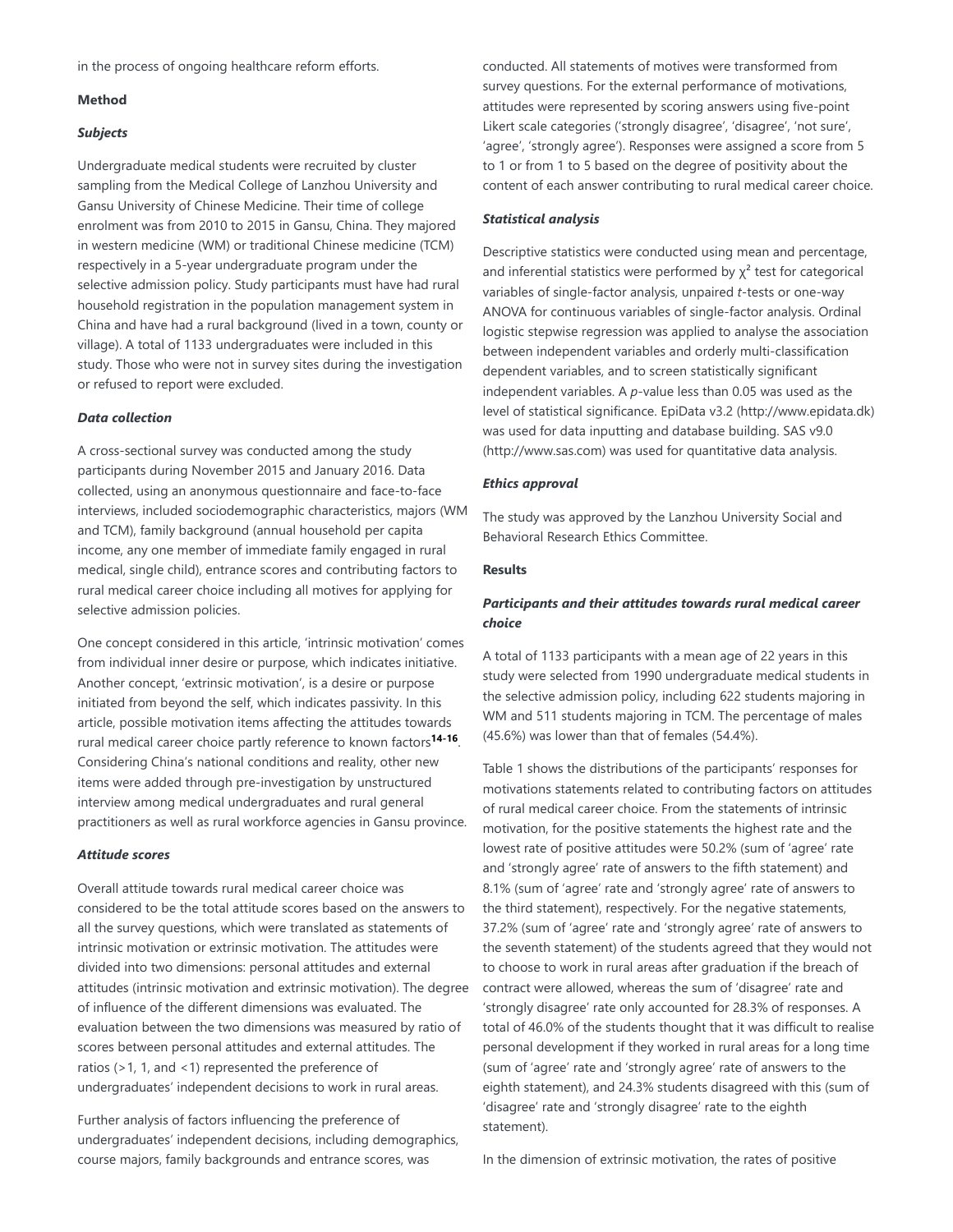attitudes had a range of 17.6–54.5% for the positive statements (sum of 'agree' rate and 'strongly agree' rate of answers to the sixth and the fifth statements). For the negative statements, 35.5% of students accepted this popular idea that they would plunge into low-income groups and 37.0% of them agreed with the public opinion that they would move into low social status groups once

they worked in the countryside (sum of 'agree' rate and 'strongly agree' rate of answers to the seventh and eighth statements). A total of 41.8% and 32.5% of the students disagreed with the two negative opinions, respectively. Whether intrinsic motivation or extrinsic motivation, the rates of 'unsure' attitudes were considerable, which accounted for 22.6–35.8%.

**Table 1: Participant responses for each statement of motivation related to rural medical career choice**

| <b>Statement</b>                                                                                                                                               | Attitude or response option, n (%) |                 |            |            |                   |
|----------------------------------------------------------------------------------------------------------------------------------------------------------------|------------------------------------|-----------------|------------|------------|-------------------|
|                                                                                                                                                                | Strongly<br>disagree               | <b>Disagree</b> | Not sure   | Agree      | Strongly<br>agree |
| Intrinsic motivation                                                                                                                                           |                                    |                 |            |            |                   |
| 1. I would like to engage in the medical profession.                                                                                                           | 73(6.4)                            | 14(13.2)        | 352(31.1)  | 434 (38.3) | 125(11.0)         |
| 2. I am willing to work in rural areas as a medical worker.                                                                                                    | 195 (17.2)                         | 264(23.3)       | 392 (34.6) | 241 (21.3) | 41(3.6)           |
| 3. I am willing to work and live in a rural area permanently.                                                                                                  | 440 (38.8)                         | 328 (29.0)      | 274 (24.2) | 71(6.3)    | 20(1.8)           |
| 4. I still can make achievements, as long as I work hard even if I<br>work at the grassroots level.                                                            | 148(13.1)                          | 237(20.0)       | 342 (30.2) | 314(27.7)  | 92(8.1)           |
| 5. I have the obligation to work in a rural area after graduation due<br>to the preferential policies I enjoyed for my higher medical<br>education.            | 85(7.5)                            | 159 (14.0)      | 320 (28.2) | 420 (37.1) | 149(13.1)         |
| 6. I have a social responsibility to serve the grassroots people for<br>my rural background.                                                                   | 184 (16.2)                         | 344 (30.4)      | 406 (35.8) | 154(13.6)  | 45(4.0)           |
| 7. I don't want to choose to work in rural areas if I was allowed to; I<br>don't have to be responsible for the agreement.                                     | 156 (13.8)                         | 164 (14.5)      | 391 (34.5) | 279 (24.6) | 143 (12.6)        |
| 8. I think it is difficult to realise personal development if I work in<br>rural areas for a long time.                                                        | 81(7.2)                            | 194(17.1)       | 337 (29.7) | 376 (33.2) | 145(12.8)         |
| <b>Extrinsic motivation</b>                                                                                                                                    |                                    |                 |            |            |                   |
| 1. My family support me to work at the grassroots level.                                                                                                       | 154(13.6)                          | 287(25.3)       | 322(28.4)  | 280 (24.7) | 90(7.9)           |
| 2. People think that those who work at the grassroots level can get<br>stable income.                                                                          | 142 (12.5)                         | 333 (29.4)      | 332 (29.3) | 278 (24.5) | 48 (4.2)          |
| 3. People think that grassroots medical work is a good occupation<br>considering the lack of job opportunities.                                                | 157 (13.9)                         | 281 (24.8)      | 283 (25.0) | 322 (28.4) | 90(7.9)           |
| 4. People think that one should be optimistic about future medical<br>and health care in rural areas because the government is paying<br>more attention to it. | 121(10.7)                          | 223 (19.7)      | 397 (35.0) | 325 (28.7) | 67(5.9)           |
| 5. The public think that the selective admission policy is a special<br>care policy that benefits rural households.                                            | 88 (7.8)                           | 145(12.8)       | 282 (24.9) | 425 (37.5) | 193 (17.0)        |
| 6. People think that the grassroots work environment is close to the<br>living background of the undergraduates with rural origins.                            | 248 (21.9)                         | 368 (32.5)      | 325 (28.7) | 147(13.0)  | 45(4.0)           |
| 7. People think that the income level is too low for grassroots<br>doctors or health services.                                                                 | 188 (16.6)                         | 286 (25.2)      | 256 (22.6) | 304 (26.8) | 99 (8.7)          |
| 8. People think that grassroots medical workers get less respect<br>compared with urban medical workers.                                                       | 120 (10.6)                         | 248 (21.9)      | 346 (30.5) | 284 (25.1) | 135 (11.9)        |

## *Attitudes scores and distribution of relative ratios of attitudes scores for different backgrounds*

Attitudes scores based on intrinsic motivation were in a score range of 53–60, attitudes scores based on extrinsic motivation had a range of 57–61 and the total score had a range of 55–61 (using the centesimal system). The results with statistical significance through single-factor analysis indicated that girls had higher survey scores than boys, students with high entrance scores got higher survey scores and that students who majored in TCM got higher survey scores than those majoring in WM(*p*<0.05; Table 2).

The proportions of the ratios of the attitude scores based on intrinsic motivation to the attitudes scores based on extrinsic motivation were given values of <1 (47.8–71.0%), >1 (19.4–42.3%) and 1(7.1–17.8%).

The results of single-factor analysis suggested that the undergraduates who had lower entrance scores, low level of family income and majored in TCM likely had a higher relative ratio (>1) compared with those who had higher entrance scores, high level of family income and majored in WM (*p*<0.05; Table 3).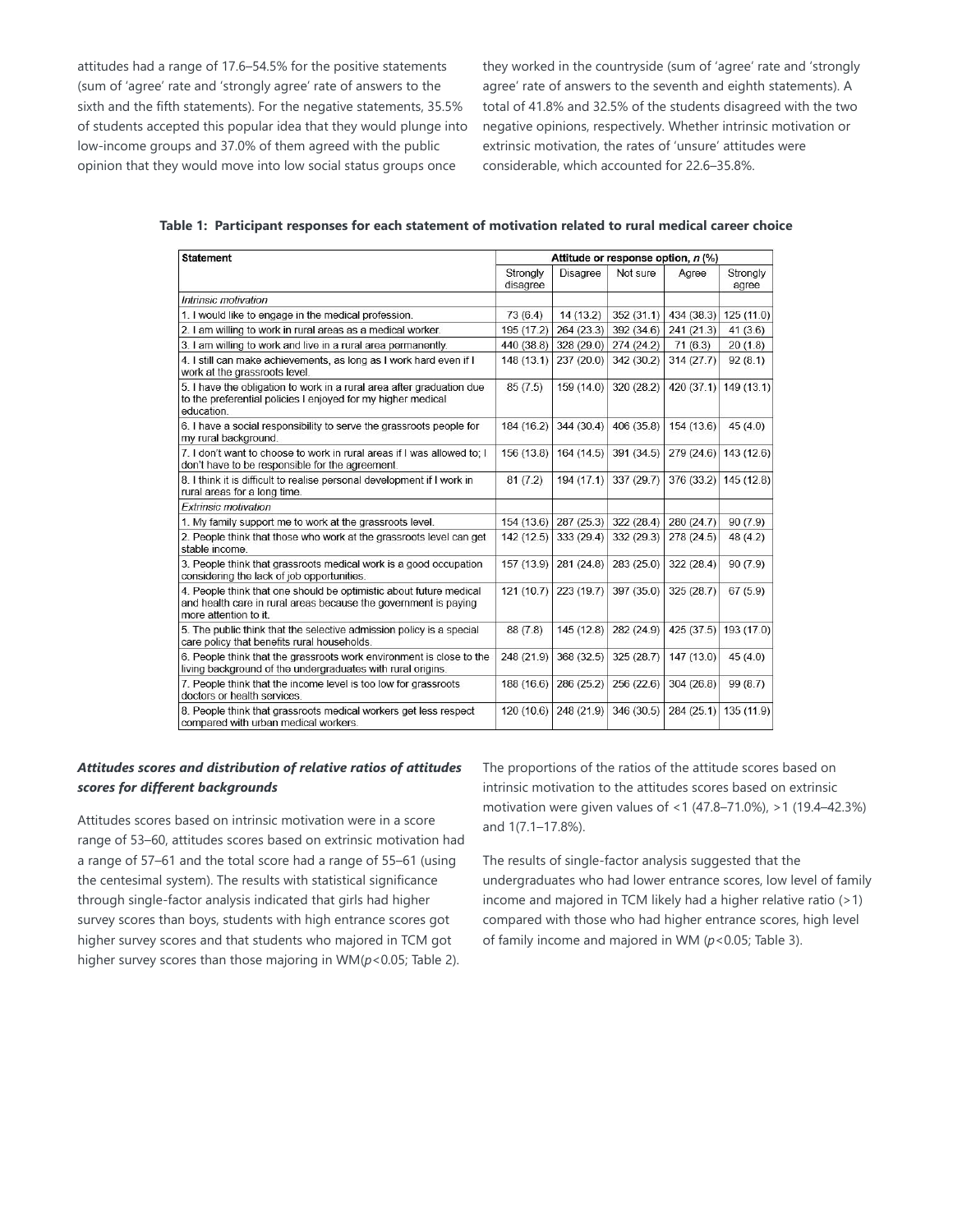| Table 2: Scores for attitudes towards a rural medical career, by background |  |  |  |
|-----------------------------------------------------------------------------|--|--|--|
|-----------------------------------------------------------------------------|--|--|--|

| Characteristic                                           | $\boldsymbol{n}$ | <b>Total score</b><br>(mean±SD) | Attitudes score (mean±SD)<br>and p-value |                                |  |  |
|----------------------------------------------------------|------------------|---------------------------------|------------------------------------------|--------------------------------|--|--|
|                                                          | and p-value      |                                 | <b>Intrinsic</b><br>motivation           | <b>Extrinsic</b><br>motivation |  |  |
| Sex                                                      |                  |                                 |                                          |                                |  |  |
| Male                                                     | 517              | 56.9±11.2                       | $55.8 \pm 13.2$                          | $58.1 \pm 11.5$                |  |  |
| Female                                                   | 616              | $58.4 + 9.9$                    | $57.3 + 12.1$                            | $59.5 \pm 10.3$                |  |  |
| p-value (t-test)                                         |                  | 0.0249                          | 0.0464                                   | 0.0420                         |  |  |
| Grade                                                    |                  |                                 |                                          |                                |  |  |
| Sophomore or below                                       | 530              | $57.9 \pm 10.1$                 | $56.6 \pm 12.4$                          | $59.3 \pm 10.1$                |  |  |
| Junior or above                                          | 603              | $57.5 \pm 10.9$                 | $56.6 + 12.8$                            | $58.4 \pm 11.5$                |  |  |
| p-value (t-test)                                         |                  | 0.5141                          | 0.9530                                   | 0.1799                         |  |  |
| Level of entrance score <sup>t</sup>                     |                  |                                 |                                          |                                |  |  |
| Higher                                                   | 407              | $55.1 + 9.9$                    | $53.9 \pm 11.8$                          | $57.1 \pm 10.5$                |  |  |
| Lower                                                    | 726              | $59.0 + 10.6$                   | $58.11 \pm 12.8$                         | $59.9 \pm 10.9$                |  |  |
| p-value (t-test)                                         |                  | < 0.0001                        | < 0.0001                                 | < 0.0001                       |  |  |
| Only child in family?                                    |                  |                                 |                                          |                                |  |  |
| Yes                                                      | 91               | $58.8 \pm 12.4$                 | $57.4 \pm 13.8$                          | $60.2 + 12.8$                  |  |  |
| <b>No</b>                                                | 1042             | $57.6 \pm 10.3$                 | $56.5 \pm 12.5$                          | 58.7±10.9                      |  |  |
| p-value (t-test)                                         |                  | 0.3784                          | 0.5351                                   | 0.2758                         |  |  |
| Level of annual household per capita income (¥)          |                  |                                 |                                          |                                |  |  |
| Low                                                      | 970              | $57.9 + 10.5$                   | $57.0 + 12.6$                            | $58.7 \pm 10.8$                |  |  |
| Middle                                                   | 101              | $57.5 + 9.8$                    | 54.7±11.9                                | $60.2 \pm 10.1$                |  |  |
| High                                                     | 62               | $55.9 + 12.2$                   | $53.4 + 13.7$                            | $58.4 \pm 12.8$                |  |  |
| p-value (F-value)                                        |                  | 0.3566                          | 0.0278                                   | 0.4055                         |  |  |
| Any member of immediate family engaged in rural medical? |                  |                                 |                                          |                                |  |  |
| Yes                                                      | 183              | $58.2 + 10.7$                   | 56.6±12.7                                | 59.8±11.0                      |  |  |
| <b>No</b>                                                | 950              | $57.6 \pm 10.5$                 | 56.6±12.6                                | $58.7 \pm 10.8$                |  |  |
| p-value (t-test)                                         |                  | 0.4799                          | 0.9659                                   | 0.1879                         |  |  |
| Major                                                    |                  |                                 |                                          |                                |  |  |
| Western medicine                                         | 622              | $55.4 + 9.5$                    | $53.7 \pm 11.3$                          | $57.1 \pm 10.3$                |  |  |
| <b>Traditional Chinese medicine</b>                      | 511              | $60.5 \pm 11.0$                 | $60.0 \pm 13.2$                          | $61.0 \pm 11.2$                |  |  |
| p-value (t-test)                                         |                  | < 0.0001                        | < 0.0001                                 | < 0.0001                       |  |  |

<sup>†</sup> Entrance scores exceeding admission fractional line by 30 points or more were considered higher; entrance scores exceeding admission fractional line by less than 30 points were considered lower.

1 Incomes <¥15,000 were treated as low; incomes of ¥15,000-25,000 were treated as middle; incomes >¥25,000 were treated as high.

SD, standard deviation.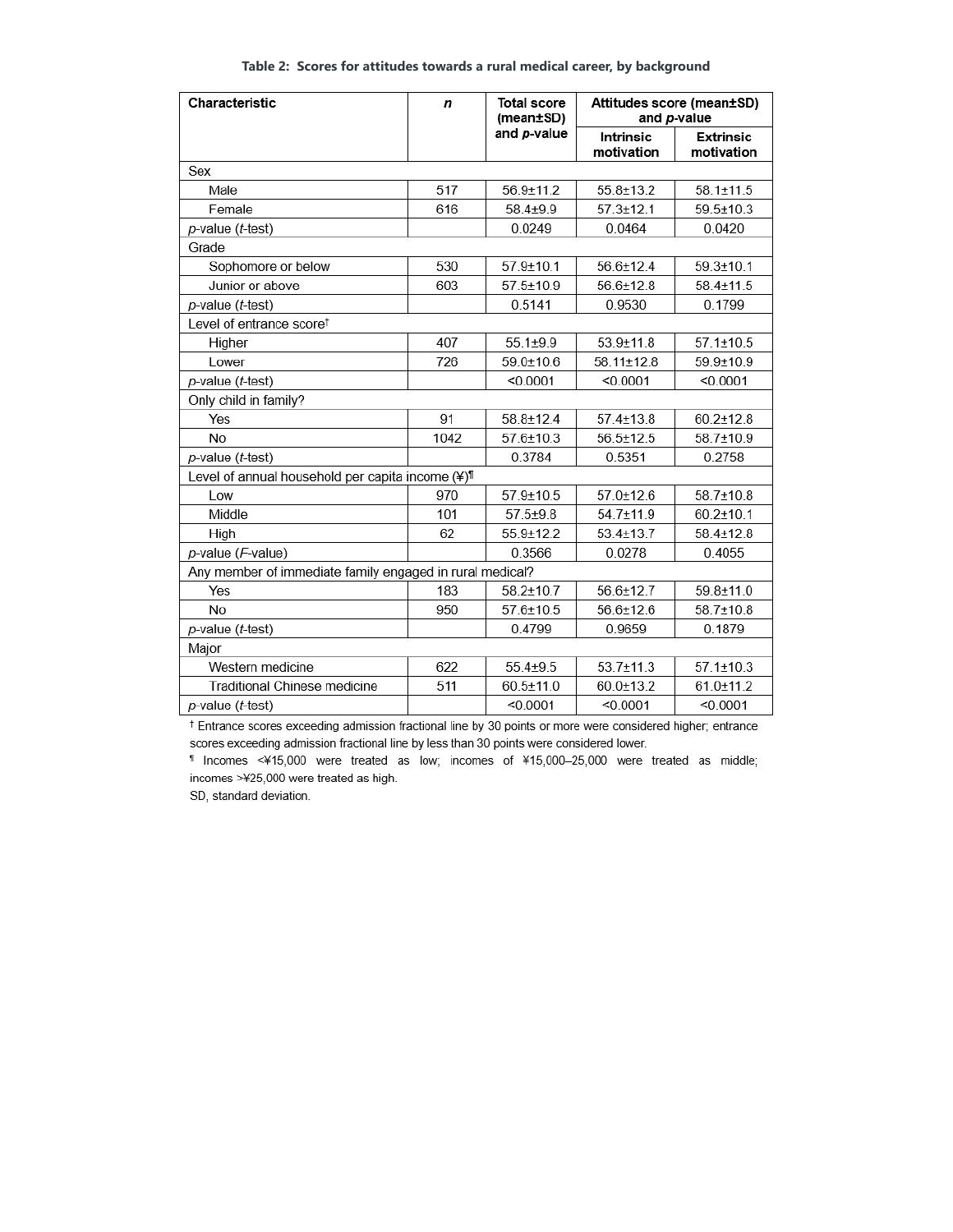#### **Table 3: Ratios of attitudes scores based on intrinsic motivation to attitudes scores based on extrinsic motivation**

| Characteristic                                           | Ratio>1    | Ratio=1    | Ratio<1    | $\chi^2$ | p-value  |
|----------------------------------------------------------|------------|------------|------------|----------|----------|
| Sex                                                      |            |            |            |          |          |
| Male                                                     | 178 (34.4) | 58 (11.2)  | 281 (54.4) | 0.4845   | 0.4864   |
| Female                                                   | 226 (36.7) | 65 (10.6)  | 325(52.8)  |          |          |
| Grade                                                    |            |            |            |          |          |
| Sophomore or below                                       | 180(34.0)  | 62(11.7)   | 288 (54.3) | 0.7518   | 0.3859   |
| Junior or above                                          | 224 (37.2) | 61(10.1)   | 318 (52.7) |          |          |
| Level of entrance score                                  |            |            |            |          |          |
| Higher                                                   | 130 (31.9) | 44 (10.8)  | 233(57.3)  | 4.1285   | 0.0422   |
| <b>Lower</b>                                             | 274 (37.7) | 79 (10.9)  | 373 (51.4) |          |          |
| Only child in family?                                    |            |            |            |          |          |
| Yes                                                      | 30 (33.0)  | 11(12.1)   | 50(55.0)   | 0.198    | 0.6564   |
| <b>No</b>                                                | 374 (35.9) | 112(10.8)  | 556 (53.4) |          |          |
| Level of annual household per capita income (¥)          |            |            |            |          |          |
| Low                                                      | 370 (38.1) | 99 (10.2)  | 501(51.7)  | 15.4033  | 0.0005   |
| Middle                                                   | 22(21.8)   | 18 (17.8)  | 61(60.4)   |          |          |
| High                                                     | 12(19.4)   | 6(9.9)     | 44 (71.0)  |          |          |
| Any member of immediate family engaged in rural medical? |            |            |            |          |          |
| Yes                                                      | 65(35.5)   | 13(7.1)    | 105 (57.9) | 0.4118   | 0.5211   |
| No                                                       | 339 (35.7) | 110 (11.6) | 501(52.7)  |          |          |
| Major                                                    |            |            |            |          |          |
| Western medicine                                         | 188 (30.2) | 72 (11.6)  | 362(58.2)  | 16.4983  | < 0.0001 |
| Traditional Chinese medicine                             | 216 (42.3) | 51(10.0)   | 244 (47.8) |          |          |

## *Factors associated with preference of undergraduates' independent decisions to work in rural areas*

After adjusting for demographics, course majors, family backgrounds and the level of entrance scores on the preference of undergraduates' independent decisions, the resultsof ordinal logistic stepwise regression analysis showed that being an

undergraduate of WM was inversely associated with the relative ratios of >1, 1 and <1 (odds ratio (OR) 0.625, 95% confidence interval (CI) 0.497–0.785), compared with those who majored in TCM.Compared with the high level of family income, the low level of family income was positively associated with these relative ratios (OR 2.424, 95%CI 1.385–4.243; Table 4).

| Independent variable                            | $n(N=1133)$ | Adjusted OR <sup>†</sup> (95%CI) | p-value  |
|-------------------------------------------------|-------------|----------------------------------|----------|
| Major                                           |             |                                  |          |
| Traditional Chinese medicine                    | 511         | (reference value)                |          |
| Western medicine                                | 622         | $0.6(0.5-0.8)$                   | < 0.0001 |
| Level of annual household per capita income (¥) |             |                                  |          |
| High                                            | 62          | (reference value)                |          |
| Middle                                          | 101         | $1.5(0.8-2.9)$                   | 0.8737   |
| Low                                             | 970         | 0.0002<br>$2.4(1.4-4.2)$         |          |

### **Table 4: Multi-factor ordinal logistic stepwise regression: factors associated with ratios of attitudes scores**

\*Adjusted for sex, grade, points exceeding admit fractional line, being a single child, having any member of immediate family engaged in rural medical work.

CI, confidence interval. OR, odds ratio.

#### **Discussion**

#### *Characteristics of selective admission policy in Gansu*

The global shortage of well-trained health workers is almost always greater in rural and remote areas, and more acute in developing countries<sup>17,18</sup>. It is a core obstacle to fundamental health and restricts the development of developing countries<sup>19</sup>. Shortage of health workforce as a key health risk factor may further exacerbate regional health inequalities between urban and rural areas as well as between developed and developing regions in China<sup>6,20,21</sup>. It is crucial to train more practitioners for the

expansion of basic healthcare coverage and improve grassroots medical services for overall development of China, especially western China.

In China, hospital levels are divided into ministerial level, provincial level, municipal level and county level. Hospitals above the county level and community service stations of cities (containing community health service centres, equivalent to township hospitals) are almost always located in urban areas. County hospitals and hospitals below the county level for the primary medical institutions, such as the township-level hospitals and village health room, are located in rural areas.In rural areas in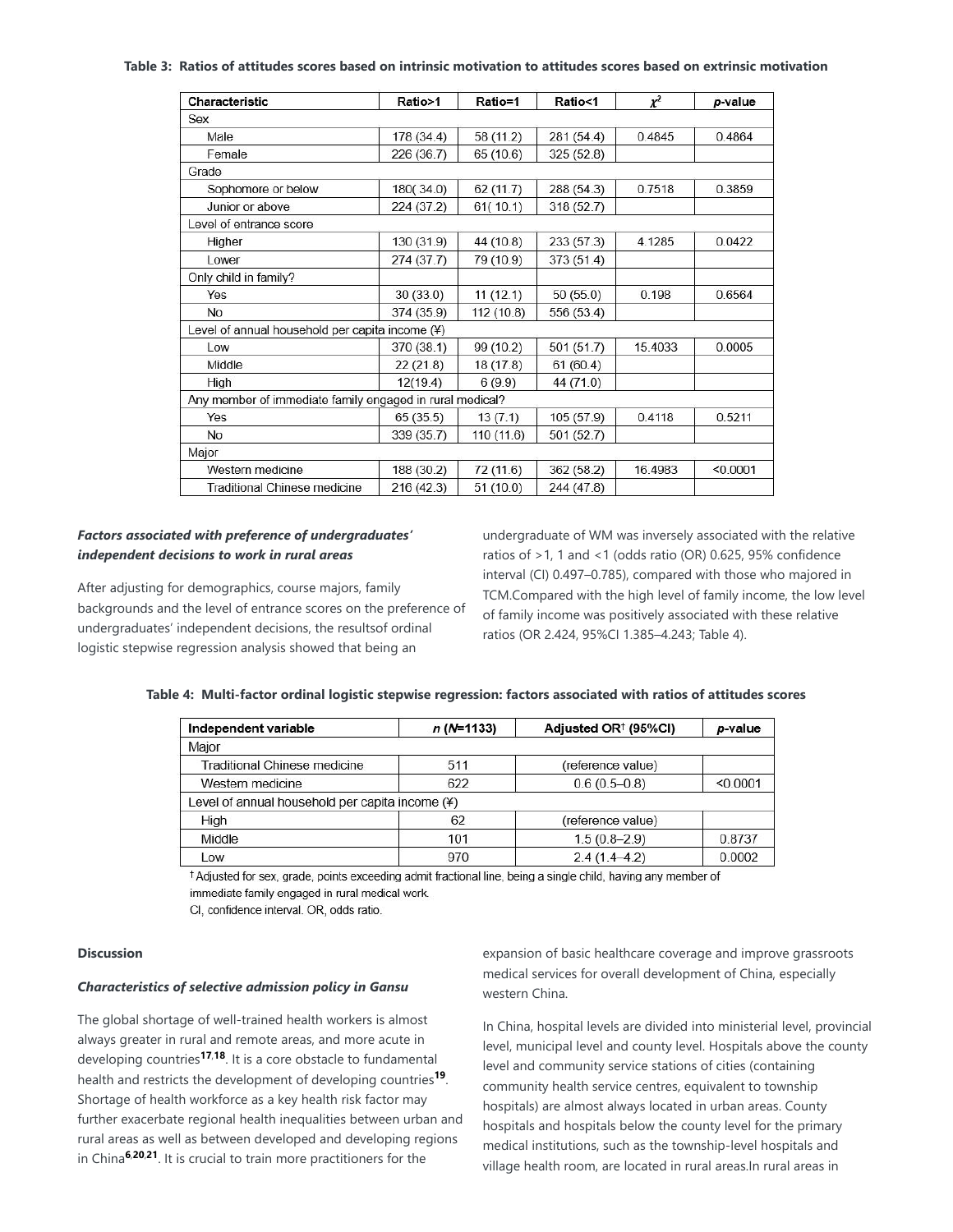China, people are served by a three-tier network of health care facilities: county general hospitals and clinics, township hospitals and clinics, and village clinics. In 2016, there were 3.191 million certified doctors in China, of which 0.455 million were in rural areas, accounting for 14.3% of that population<sup>22</sup>. China's rural population accounted for 42.65% of the total population on the Chinese mainland<sup>23</sup>.

Since 2010, the government has introduced a selective admission policy to recruit rural students for 5-year western medicine and traditional Chinese medicine education in order to improve the rural township medical services system of western China<sup>24</sup>. It was intended that these students could meet the need for rural general practitioners in township hospitals and clinics after receiving free undergraduate education.

The selective admission policy in Gansu province is a combination<sup>25-29</sup> of financial interventions as the main strategy (providing undergraduate tuition and fees/bursaries/scholarships), educational interventions (providing postgraduate standardised training for rural medicine) and regulatory interventions (eg compulsory rural service, compensation if a contract is not met).This article describes study participant responses to the ongoing healthcare reform efforts to recruit rural medical workforce by the selective admission policy for undergraduate entry medical students, reflecting attitudes towards rural careers in Gansu province.

## *Factors influencing rural career choice among medical students under selective admission policy in Gansu*

It was observed that intentions to pursue a rural medical career among the medical students covered by the selective admission policy were still not definite, and factors affecting career choice were complex<sup>30,31</sup>. There was considerable participant uncertainty for each statement related to rural medical career choice. The distribution of the uncertain proportion suggested the lower selfefficacy<sup>32</sup> among students, which affects not only the intention to choose a goal, but also the motivation to persevere towards it<sup>30</sup>. Undergraduates are at the preliminary stage of career choice and career orientation; they lack work experience, so various decisionmaking difficulties are to be expected.

In fact, although vocational interest is one of the primary factors affecting career choices, access to higher education is the most attractive factor for rural students because of poor education resources in Gansu province. According to general attitudes towards rural career in this study, these students paid more attention to personal benefits, but could not face the difference between higher self-expectation and reality<sup>33</sup>. Although economic considerations are reasonable, comprehensive and rational thinking is necessary for the students when they apply for the policy.

Socioeconomic and cultural conditions have always affected the values of career choice. The success of a policy on recruitment of medical professionals in underserved areas ultimately depends upon the provision of a rewarding and fulfilling personal and

professional environment<sup>34</sup>. In developed countries, health workers may live in those rural areas that have urban convenience, social resources and unique leisure opportunities. However, Gansu province has a much wider gap between rural and urban areas; rural people live with fewer public resources and greater isolation<sup>34</sup>. Medical workers in these rural areas work with substandard medical equipment and facilities, inadequate financial remuneration and in a poor living environment. In developed regions, rural medical workers have opportunities to deal with a variety of cases within a relatively good health service system. Thus, more depth and breadth exists in their practice, which is helpful to obtain professional experience and achievement<sup>35</sup>. However, in Gansu province, most rural patients go to urban hospitals for treatment because of the poor rural health service system. As a result, medical workers have no opportunity to practise and to expand their skills.

In traditional Chinese culture, medical workers of large city hospitals, especially those who undertake specialties, are considered to be the 'real' medical professionals, while general practitioners in township hospitals, who provide a broad range of diagnostic, therapeutic, preventive and health maintenance services, are not. As a result, urban medical workers are given more respects and work rewards. The long-term inadequate opportunities for professional growth and uncertain social status contribute to the medical students' lack of confidence in choosing rural employment, which poses a threat to the effectiveness of the policy.

### *Improvement of education strategy needed*

This study observed that participants' enthusiasm to work in rural areas is limited and that extrinsic determinants play a more important role in their rural career choice than intrinsic determinants. Possible reasons are that most students had no clear understanding of the policy or self-awareness relating to career choice when they commenced college entrance applications. Clearly, extensive education about the selective admission policy is necessary.

Therefore, advance understanding of the characteristics of candidates for rural medical work is necessary<sup>35-38</sup>. Further research about career choice motivation among students needs to be done during the policy implementation in Gansu province<sup>32</sup>.

According to the literature, professional development and ongoing training are important factors influencing recruiting and retention of health professionals in underserved areas<sup>39</sup>. Therefore, advance understanding of the characteristics of the rural medical workers is necessary as a basis of individual career planning<sup>35-38,40</sup>. The medical students have to begin with a proper understanding of a rural medical career so that they have good recognition of its professional value, otherwise they are likely to work in rural areas only temporarily, out of obligation. To perform the contract obligations is a fundamental principle of good faith for these applicants, but it does not guarantee the sustainability or success of the policy. What could be done is to increase rural practice exposure through well-planned programs during undergraduate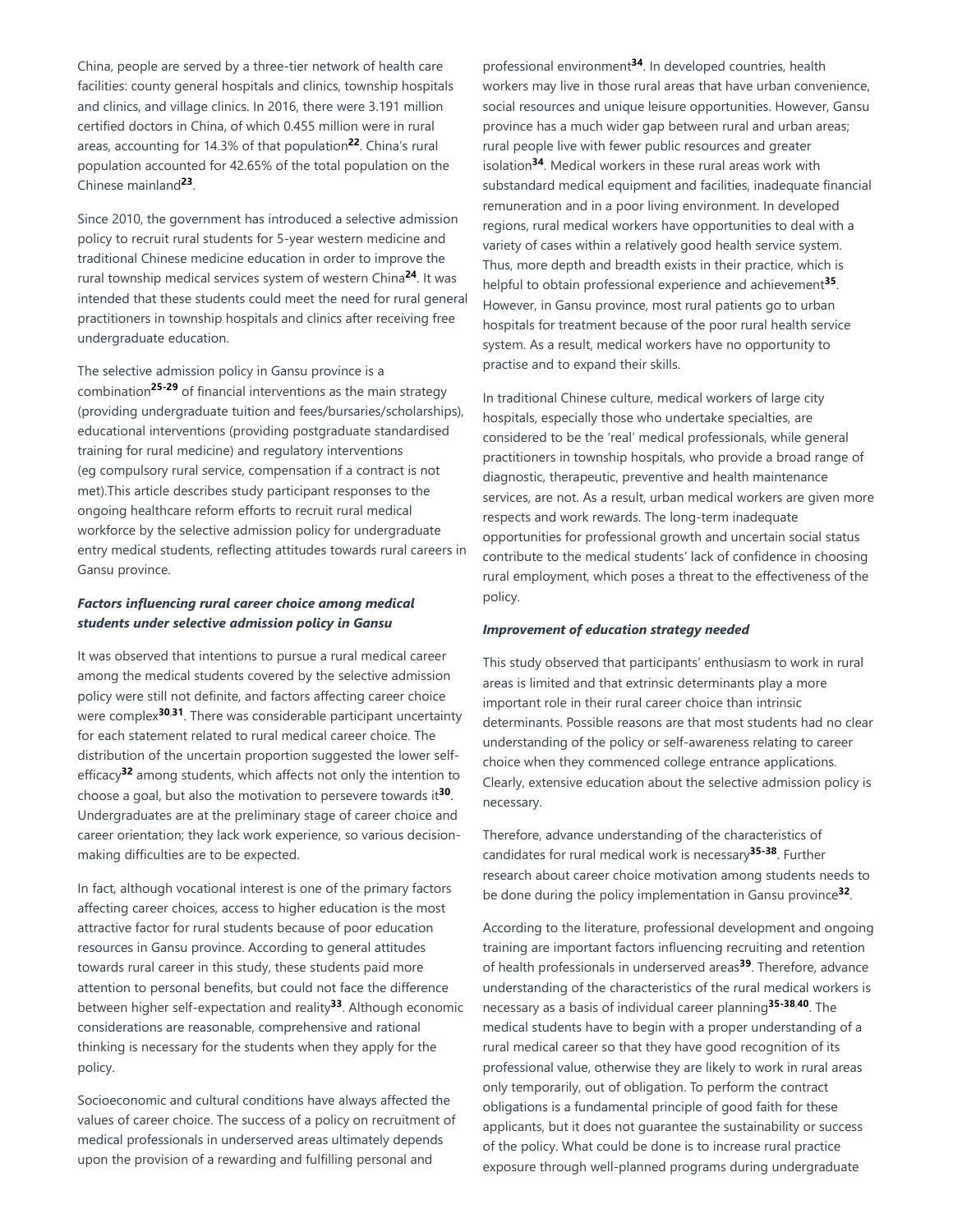medical education and introduce the further incentive mechanism to general practitioners.

Research about career choice motivation among students is not taken seriously during policy implementation in Gansu province<sup>32</sup>. As part of school life, students should not only learn cultural knowledge, but also achieve growth of values and selfimprovement. Improving psychological development in relation to careers should be helpful to general medical students. Whether the policy can have the effect of increasing medical workforce resource not only depends on the quality of a student's professional training, but also on the humanistic quality of education<sup>41-43</sup>. The authors found that dissatisfaction was expressed in relation to not only income, but other aspects of professional life, which suggested that the remedial focus need not be on monetary rewards alone. Therefore, psychological development and humanistic education should be paid more attention as an education intervention for the medical students under the policy.

Educational strategy should not be isolated from the whole social system. Although the issue of compensation has not been solved adequately<sup>44,45</sup> in rural areas, along with the advancement of new medical reform there should be substantial development in rural health enterprises in Gansu<sup>46,47</sup>, which would provide the possibility for general practitioners' personal career achievements and life ideals. As undertakers of training, higher medical education institutions should provide curricula specifically concentrated on personal and professional achievements and the development of rural health service to the undergraduates<sup>48,49</sup>. The education strategy combined with the social culture of new public opinion must be encouraged and guided effectively.

## **Adjustment of selective admission policy for medical students according to regional characteristics**

This study found that those who majored in traditional Chinese medicine had more initiative attitudes towards a rural medical career than those who majored in western medicine. A similar situation existed between the undergraduates from low-income families and their counterparts from high-income families. It suggested that prioritizing recruitment for students majoring in traditional Chinese medicine and those in low-income families would result in more stable and sustainable rural career choices.

Traditional Chinese medicine has played a predominant role in the Chinese rural health service system, especially in western China, due to the more popular price of Chinese herbal medicine and service cost, more responsive private care to meet patients' needs and the absolute predominance in Chinese traditional culture. Gansu province is the birthplace of traditional Chinese medicine, with abundant resources of Chinese herbs, and the corresponding formulas and therapeutic methods were inheritedby people historically<sup>50</sup>. During the period of the Thirteenth Five-year Plan of China, the government put forward a series of plans to speed up traditional Chinese medicine development<sup>46,47</sup>. The selective admission policy should take full advantage of the macroscopic policy circumstances of the development of traditional Chinese

medicine to provide priority for development and recruitment of rural medical staff.

Moreover, the effect of family financial status on decisions about work location should not be underestimated. Support policies are still needed. For example, medical staff salaries in rural areas should be increased and the whole living and working environment should be improved significantly, which might be an encouragement for those with low family incomes to apply for and remain in rural careers. Surely, comprehensive social development strategy is the fundamental way for regional health equalities, not just the specific financial strategy of the selective admission policy.

## **Conclusion**

The selective admission policy for medical undergraduates with rural origin is the first policy mainly based on a certain financial intervention contributing to reducing the gap of health human resources between rural and urban areas in western China. Rural career choices of medical students under the policy are still not determined and influencing factors are complex in Gansu province. Further strengthening of the educational intervention is necessary, which should emphasise the students' inner qualities and recognition of professional value as a rural general practitioner. Policy adjustment should prioritise recruitment of students who major in TCM and those in low-income families. The policy should be appropriate to the regional characters of Gansu province; to a large extent its effectiveness depends on the whole social policy system and national development strategy. Overall, support strategies would relieve the candidates' worries of working and living in rural areas for a long time. Developing a more integrated policy to attract talents to narrow the health workforce gap between urban and rural would be a realistic way.

### *Strengths and limitations*

Information bias in survey responses is always difficult to avoid in self-reported questionnaires. Also, this is a cross-sectional study, which prevents us from making causality inferences. However, the identi%uFB01cation of influencing factors is usually the initial step for the development of an intervention program; in particular, there is an analysis based on the dimensions of internal motivation and external motivation. In addition, unintended factors might exist, potentially confounding the results. Further long-term evaluation should be confirmed. Finally, this is a regional study in China, which has a very diverse mix of social, economic and healthcare systems different from other regions. Perhaps this is the uniqueness of it. Therefore, it is necessary to be cautious in making generalisations to the whole country or to other countries.

#### **Acknowledgements**

This study has been co-funded by the Fundamental Research Funds for the Central Universities (grant no. 17LZUJBWZX008), the program of Education Reform Fund of Lanzhou University in 2015 (grant no. 201530) and the program of the Innovation Education Fund of public health in Lanzhou University in 2014 (grant no. 201413). The authors are grateful to the Medical College of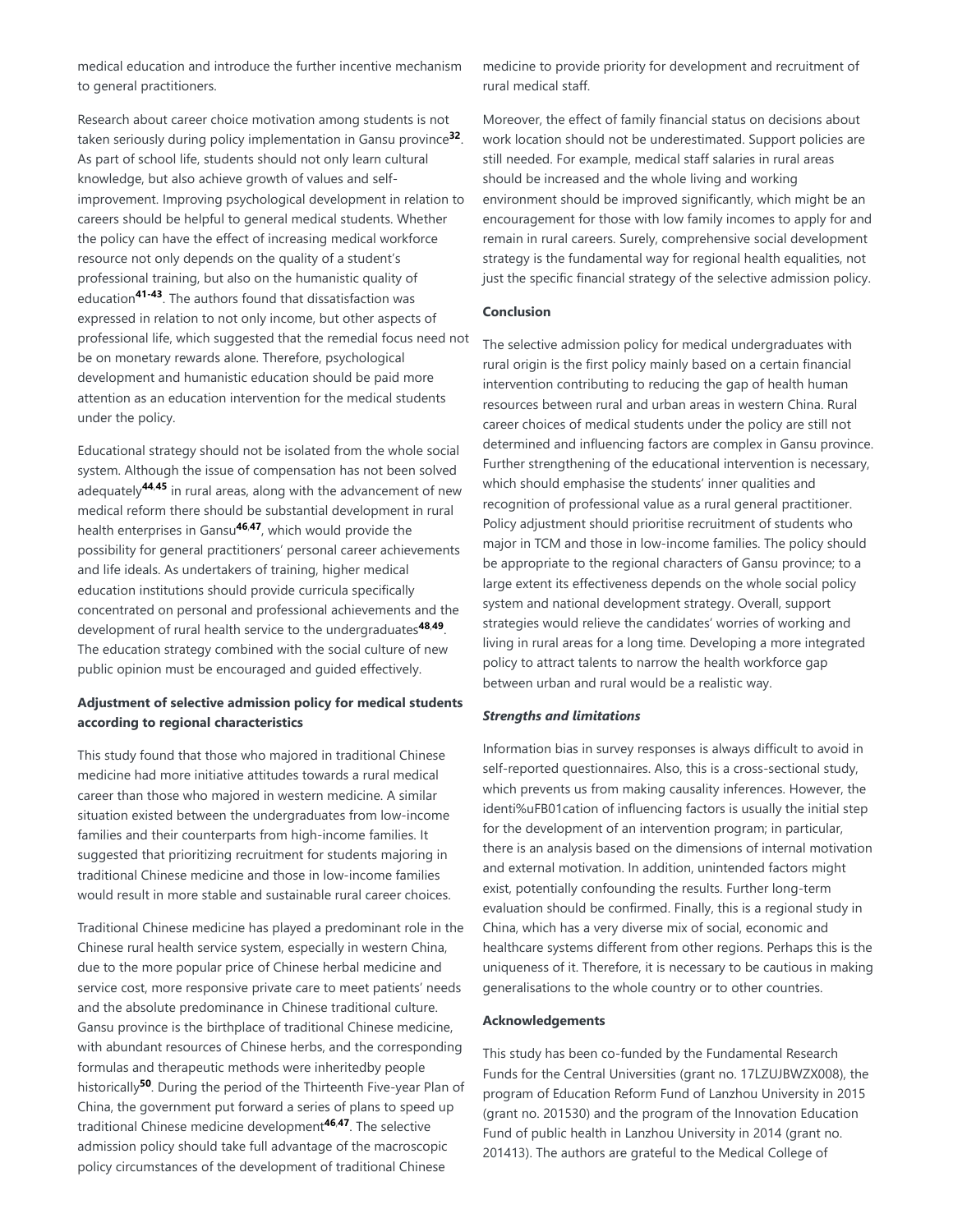Lanzhou University and Gansu University of Chinese Medicine for recruitment of subjects to complete the questionnaire. We thank

## REFERENCES:

**1** Narasimhan V, Brown H, Pablos-Mendez A, Adams O, Dussault G, Elzinga G, et al. Responding to the global human resources crisis. *The Lancet* 2004; **363(9419):** 1469-1472. https://doi.org/10.1016 /S0140-6736(04)16108-4

**2** Jain M, Gupta SA, Gupta AK, Roy P, et al. Attitude of would-be medical graduates toward rural health services: an assessment from Government Medical Colleges in Chhattisgarh. *Journal of Family Medicine and Primary Care* 2016; **5(2):** 440-443. https://doi.org/10.4103/2249-4863.192345 PMid:27843857

**3** Zhou K, Zhang X, Ding Y, Wang D, Lu Z, Yu M. Inequality trends of health workforce in different stages of medical system reform (1985-2011) in China. *Human Resources for Health* 2015; **13(1):** 94. https://doi.org/10.1186/s12960-015-0089-0 PMid:26645960

**4** Chen Z. Launch of the health-care reform plan in China. *The Lancet* 2009; **373(9672):** 1322-1324. https://doi.org/10.1016 /S0140-6736(09)60753-4

**5** Anand S, Fan VY, Zhang J, Zhang L, Ke Y, Dong Z. China's human resources for health: quantity, quality, and distribution. *The Lancet* 2008; **372(9651):** 1774-1781. https://doi.org/10.1016 /S0140-6736(08)61363-X

**6** Fang PQ, Dong SP, Xiao JJ, et al. Regional inequality in health and its determinants: evidence from China. *Health Policy* 2010; **94(1):** 14-25. https://doi.org/10.1016/j.healthpol.2009.08.002 PMid:19735959

**7** Statistics Bureau in Gansu Province, National Bureau of Standards of China. *Statistical bulletin of the national economic and social development in Gansu province [in Chinese].* 2015. Available: http://www.gstj.gov.cn/HdApp/HdBas

/HdClsContentMain.asp?ClassId=13 (Accessed 19 December 2016).

**8** The State Council of the People's Republic of China. *Instruction about establishing a system of general practitioners [in Chinese].* 2011. Available: http://www.gov.cn/zwgk/2011-07 /07/content\_1901099.htm (Accessed 3 January 2017).

**9** The Ministry of Health of the People's Republic of China. *Standardized training tentative standards of general practitioners [in Chinese].* 2012. Available: http://www.moh.gov.cn (Accessed 12 February 2017).

**10** Schofield D, Fletcher S, Fuller J, Birden H, Page S. Where do students in the health professions want to work? *Human Resources for Health* 2009; **7(1):** 74. https://doi.org/10.1186/1478-4491-7-74 PMid:19686605

**11** Huntington I, Shrestha S,Reich NG, Hagopian A. Career intentions of medical students in the setting of Nepal's rapidly expanding private medical education system. *Health Policy and Planning* 2012; **27(5):** 417-428. https://doi.org/10.1093/heapol /czr052 PMid:21880690

**12** Laven G, Wilkinson D. Rural doctors and rural backgrounds:

all the medical students and rural workforce agencies in Gansu province who participated in the survey.

how strong is the evidence? A systematic review. *Australian Journal of Rural Health* 2003; **11(6):** 277-284. https://doi.org/10.1111 /j.1440-1584.2003.00534.x PMid:14678410

**13** McGrail MR, Humphreys JS, Joyce CM. Nature of association between rural background and practice location: a comparison of general practitioners and specialists. *BMC Health Services Research* 2011; **11(1):** 63. https://doi.org/10.1186/1472-6963-11-63 PMid:21429224

**14** Senf JH, Campos-Outcalt D, Kutob R. Factors related to the choice of family medicine: a reassessment and literature review. *Journal of the American Board of Family Practice* 2003; **16(6):** 502-512. https://doi.org/10.3122/jabfm.16.6.502 PMid:14963077

**15** Shadbolt N, Bunker J. Choosing general practice: a review of career choice determinants. *Australian Family Physician* 2009; **38(1/2):** 53-55. PMid:19283237

**16** Kiolbassa K, Miksch A, Hermann K, Loh A, Szecsenyi J, Joos S, et al. Becoming a general practitioner – which factors have most impact on career choice of medical students? *BMC Family Practice* 2011; **12(1):** 25. https://doi.org/10.1186/1471-2296-12-25 PMid:21549017

**17** World Health Organization. *Increasing access to health workers in remote and rural areas through improved retention: global policy recommendations.* 2010. Available: http://www.who.int /hrh/retention/guidelines/en/ (Accessed 12 January 2017).

**18** Wilson NW, Couper ID, De Vries E, Reid S, Fish T, Marais BJ. A critical review of interventions to Redress the Inequitable inequitable distribution of healthcare professionals to rural and remote areas. *Rural and Remote Health* 2009; **10(2):** 1060. Available: https://www.rrh.org.au/journal/article/1060 (Accessed 12 Janaury 2017).

**19** Lehmann U, Dieleman M, Martineau T. Staffing remote rural areas in middle- and low-income countries: a literature review of attraction and retention. *BMC Health Services Research* 2008; **8(1):** 19. https://doi.org/10.1186/1472-6963-8-19 PMid:18215313

**20** Gao J, Qian J, Tang S, Eriksson BO, Blas E. Health equity in transition from planned to market economy in China. *Health Policy and Planning* 2002; **17(suppl 1):** 20-29. https://doi.org/10.1093 /heapol/17.suppl\_1.20 PMid:12477738

**21** Liu Y, Hsiao WC, Eggleston K. Equity in health and health care: the Chinese experience. *Social Science & Medicine* 1999; **49(10):** 1349-1356. https://doi.org/10.1016/S0277-9536(99)00207-5

**22** Planning and Information Division of National Health and Family Planning Commission of the People's Republic of China. *Statistical communique on the development of health and family planning in China [in Chinese].* 2016.

**23** National Bureau of Statistics of the People's Republic of China. *In 2016, the national economy realize a good start in the '13th Five-Year Plan' period [in Chinese].* 2016. Available:

http://www.stats.gov.cn/tjsj/zxfb/201701/t20170120\_1455942.html (Accessed 13 November 2017).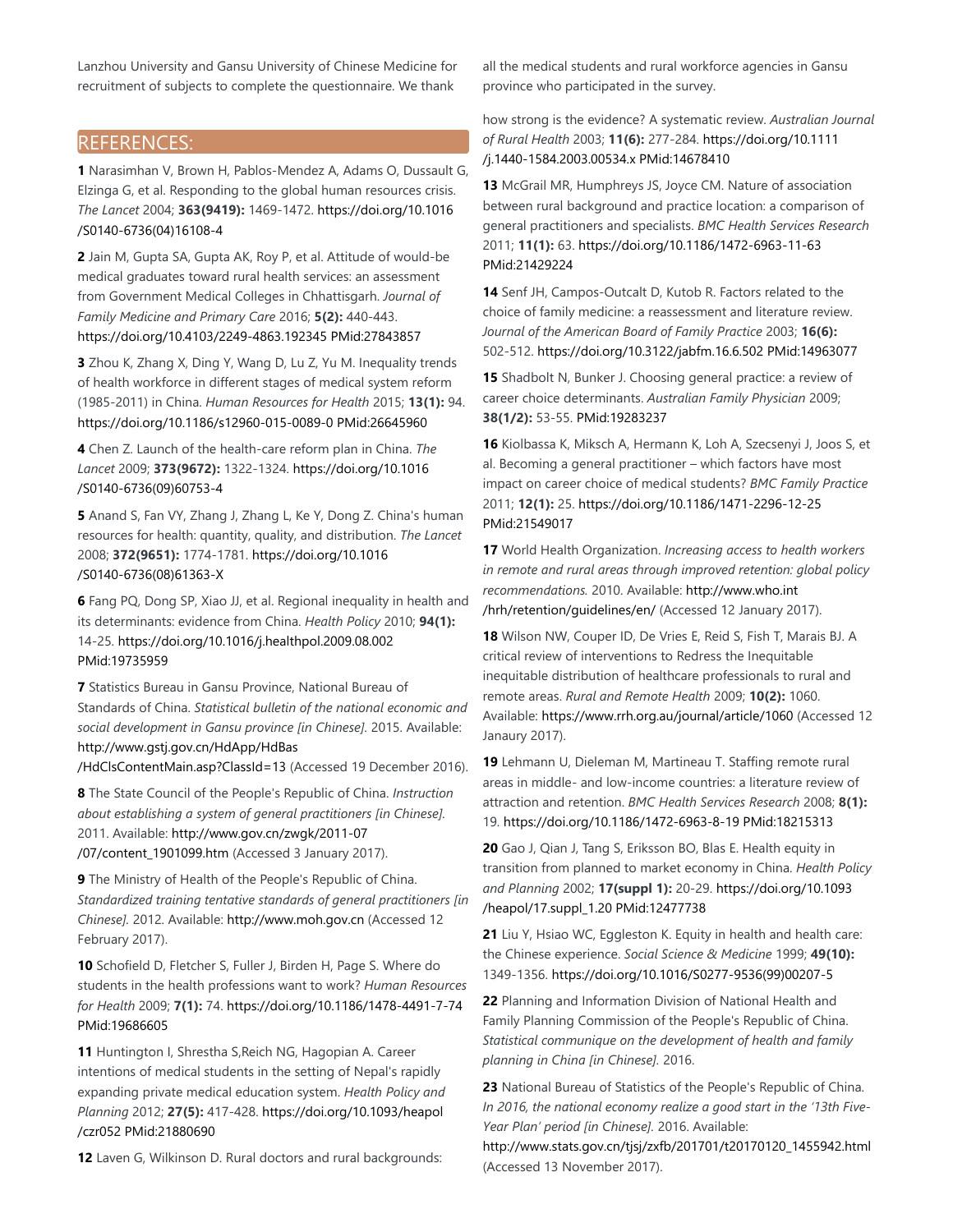**24** China Ministry of Health. *Primary care health team construction plan focusing on general practitioner [in Chinese].* 2010. Available: http://www.gov.cn/gzdt/2010-04/01/content\_1571324.htm (Accessed 24 December 2016).

**25** Pathman DE, Konrad TR, King TS, Jr TD, Koch GG. Outcomes of states' scholarship, loan repayment, and related programs for physicians. *Medical Care* 2004; **42(6):** 560-568. https://doi.org /10.1097/01.mlr.0000128003.81622.ef PMid:15167324

**26** Cavender A, Albán M. Compulsory medical service in Ecuador: the physician's perspective. *Social Science & Medicine* 1998; **47(12):** 1937-1946. https://doi.org/10.1016 /S0277-9536(98)00335-9

**27** Reid SJ. Compulsory community service for doctors in South Africa – evaluation of the first year. *South African Medical Journal* 2001; **91(4):** 329-336. PMid:11402906

**28** Brooks RG, Walsh M, Mardon RE, Lewis M, Clawson A. The roles of nature and nurture in the recruitment and retention of primary care physicians in rural areas: a review of the literature. *Academic Medicine* 2002; **77(8):** 790-798. https://doi.org/10.1097 /00001888-200208000-00008 PMid:12176692

**29** Rabinowitz HK. Recruitment, retention, and follow-up of graduates of a program to increase the number of family physicians in rural and underserved areas. *New England Journal of Medicine* 1993; **328(13):** 934-939. https://doi.org/10.1056 /NEJM199304013281307 PMid:8446141

**30** Somers GT, Jolly B, Strasser RP. The SOMERS Index: a simple instrument designed to predict the likelihood of rural career choice. *Australian Journal of Rural Health* 2011; **19(2):** 75-80. https://doi.org/10.1111/j.1440-1584.2011.01187.x PMid:21438949

**31** Tong ZY, Yang F, Li MJ. Investigation and analysis of the employment intention among general medical free-oriented students majored in traditional Chinese medicine [in Chinese]. *Chinese Health Service Management* 2016; **33(6):** 447-488.

**32** Fan YY, Wan ZG. Analysis on medical students' job burnout and occupational choice motive[in Chinese]. *China Higher Education* 2015; **1:** 59-63.

**33** Yang Y. Analysis on vocational values of Chinese youth [in Chinese]. *Journal of Gansu Normal College* 2005; **10(1):** 113-116.

**34** Hart LG, Salsberg E, Phillips DM, Lishner DM. Rural health care providers in the United States. *Journal of Rural Health* 2002; **18(5):** 211-231. https://doi.org/10.1111/j.1748-0361.2002.tb00932.x PMid:12061515

**35** Martin KE. A rural-urban comparison of patterns of physician assistant practice. *Journal of the American Academy of Physician Assistants* 2000; **13(7):** 49-50. PMid:11521629

**36** Lovat TJ. Synergies and balance between values education and quality teaching. *Educational Philosophy and Theory [in Chinese]* 2010; **42(4):** 489-500. https://doi.org/10.1111 /j.1469-5812.2008.00469.x

**37** Shen Y, Wei B, Zhang HY, Pan XY, Cheng P, Zuo YL. Construction and exploration of the talent training scheme for rural order directional medical students [in Chinese]. *China Higher* *Medical Education* 2012; **8:** 3-4. https://doi.org/10.2753 /CED1061-1932450200

**38** Berkowitz MW. What works in values education. *International Journal of Educational Research* 2011; **50(3):** 153-158. https://doi.org/10.1016/j.ijer.2011.07.003

**39** Kotzee TJ, Couper ID. What interventions do South African qualified doctors think will retain them in rural hospitals of the Limpopo province of South Africa? *Rural and Remote Health* 2006; **6(3):** 581. Available: http://www.rrh.org.au/journal/article/581 PMid:16965219 (Accessed 12 February 2017).

**40** Matsumoto M, Inoue K and Kajii E. Characteristics of medical students with rural origin: implications for selective admission policies. *Health Policy* 2008; **87(2):** 194-202. https://doi.org /10.1016/j.healthpol.2007.12.006 PMid:18243398

**41** Zhong XH, Yang SY, Wang LX, Zhao LW, Hou JC, Tian M. Rural free directional training strategies for the medical students' humanistic quality [in Chinese]. *Science and Technology of West China* 2015; **14(4):** 116-117.

**42** Zhang H, Zhang HJ, Ma Y. Rural directional medical students humanities quality education research [in Chinese]. *Journal of Liaoning Medical College: Social Science* 2012; **10(4):** 25-27.

**43** Xu JC,Wu J,Yan QQ, Chen L. Career development, self-concept and psychological health of general medical free-oriented students [in Chinese]. *Occupation and Health* 2015; **31(14):** 1964-1969.

**44** Liang H, Yu X, Qiu YB. A number of policy issues of community health services under the background of new medical reform [in Chinese]. *Chinese Journal of Health Policy* 2010; **3(7):** 2-8.

**45** Wang F, Zhu XL, Ding X. An analysis on the situation and equity of the manpower resource of grassroots health in China [in Chinese]. *Chinese Health Service Management* 2012; **2(284):** 108-110.

**46** State Council of the People's Republic of China. *Traditional Chinese medicine health service development plan (2015–2020) [in Chinese].* 2015. Available: http://news.xinhuanet.com/2015-05 /07/c\_1115207003.htm (Accessed 12 January 2017).

**47** State Council of the People's Republic of China. *Strategic plan for development of Chinese medicine (2016–2030) [in Chinese].* 2016. Available: http://www.gov.cn/zhengce/content/2016-02 /26/content\_5046678.htm (Accessed 1 Janaury 2017).

**48** Tavernier LA, Connor PD, Gates D, Wan JY. Does exposure to medically underserved areas during training influence eventual choice of practice location? *Medical Education* 2003; **37(4):** 299-304. https://doi.org/10.1046/j.1365-2923.2003.01472.x PMid:12654113

**49** Rabinowitz HK, Diamond JJ, Markham FW, Rabinowitz C. Longterm retention of graduates from a program to increase the supply of rural family physicians. *Academic Medicine* 2005; **80(8):** 728-732. https://doi.org/10.1097/00001888-200508000-00004 PMid:16043525

**50** Li SH, Shu J. Development strategy research of traditional Chinese medicine in Gansu province [in Chinese]. *Gansu Journal of Traditional Chinese Medicine* 2008; **21(S1):** 2-5.